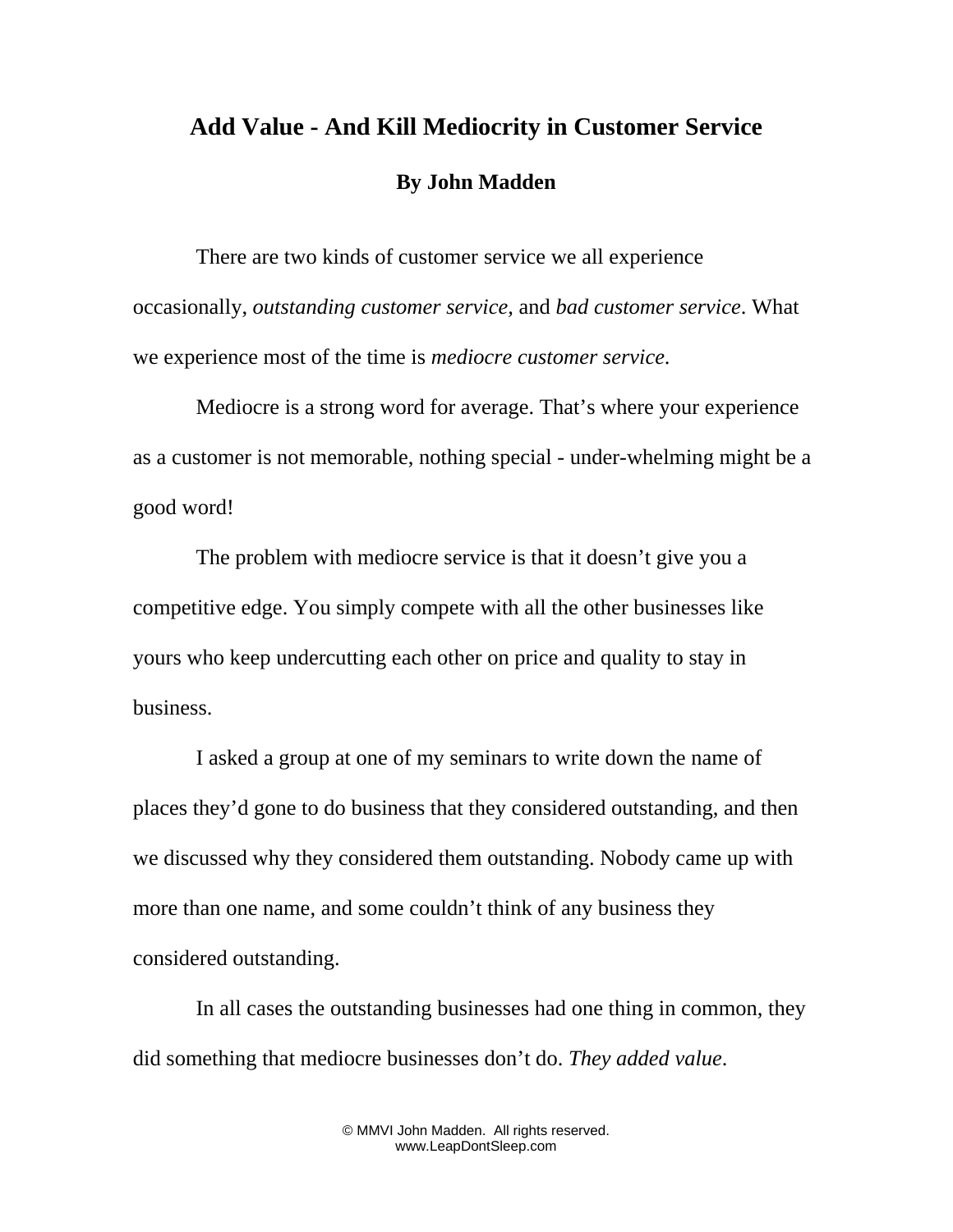They gave you something you didn't expect. They often surprised you. They had more of a personal touch. They handled problems more quickly and with a sense of urgency. They followed up on a promise. They remembered your name and smiled when they said it. They thanked you for your business, and meant it in their voice. They trained their people and validated their contribution to the success of the business.

My local restaurant, Yia Yia's Euro Bistro is a great example. I was dining at the bar one evening with a client from England. My client expressed disappointment that Yia Yia's didn't have a baked potato on the menu to go with the steak he ordered.

The bartender, Joe, said. "Sir, if you don't mind waiting just a little bit longer we'll get you a baked potato. Joe got one of the waiters to drive down the street to a neighboring restaurant and return with a hot baked potato.

My client was amazed. I wasn't - because this is typical of what this restaurant does to delight its customers. Which is why it enjoys its solid reputation and success. Could it be something to do with the philosophy of the owners and management team?

Understand that in today's global economy, loaded with options, customers are demanding that products and services be faster, better quality, and cheaper; so, in order to be really competitive we have to be more creative